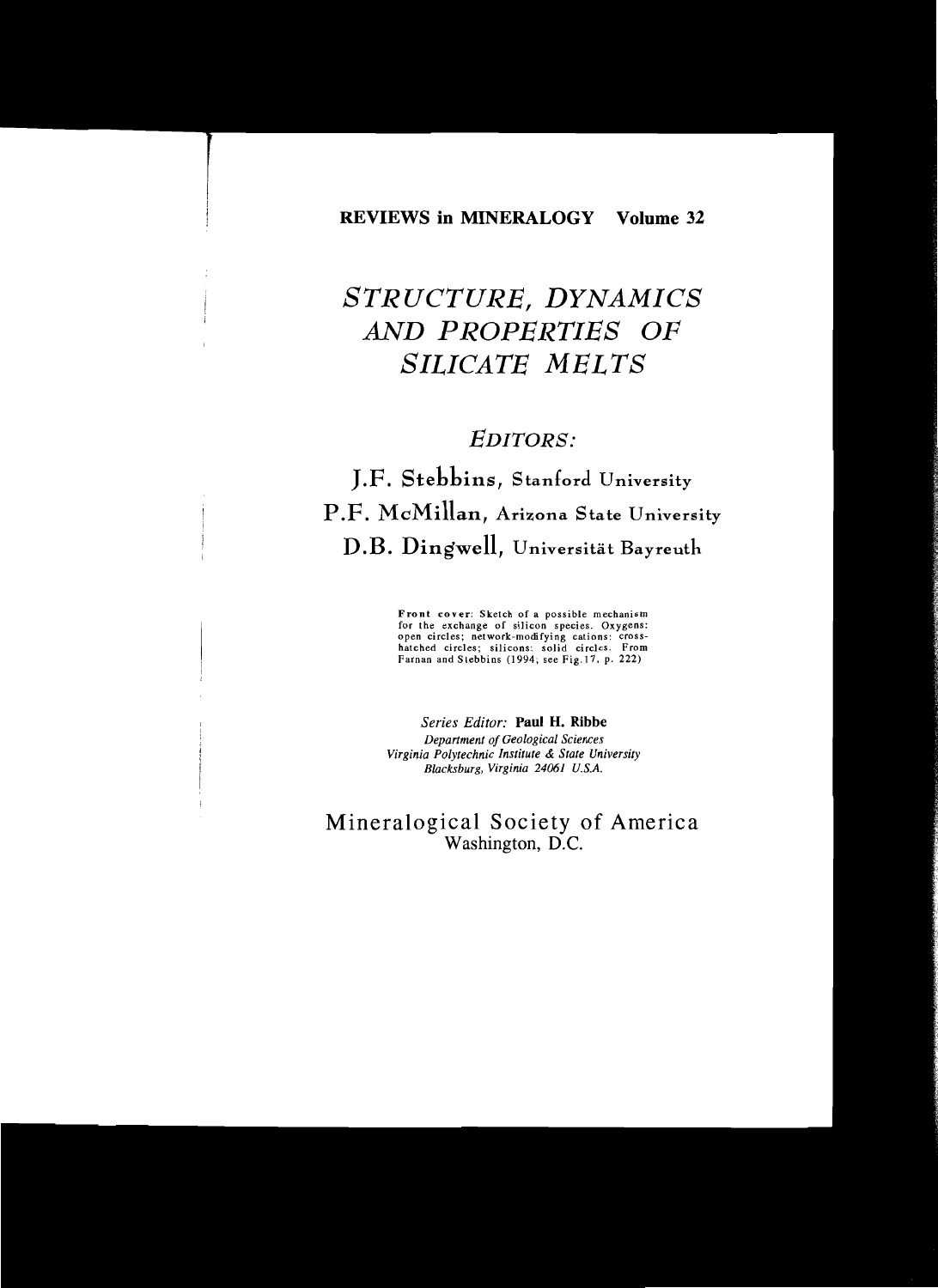# *STRUCTURE, DYNAMICSAND PROPERTIES* OF *SILICATE MELTS*

#### TABLE OF CONTENTS, VOLUME 32

| $\cdots$ |
|----------|
| $\cdots$ |
|          |
|          |
|          |
|          |

#### Chapter 1 Chapter 1 C. T. Moynihan

*Page*

# STRUCTURAL RELAXATION AND THE GLASS TRANSITION

| Correlations between Structural Relaxation and Shear Viscosity  14 |  |
|--------------------------------------------------------------------|--|
|                                                                    |  |
|                                                                    |  |
|                                                                    |  |

#### Chapter 2 D. B. Dingwell

## RELAXATION IN SILICATE MELTS:

### SOME ApPLICATIONS

| Introduction.                                          | 21 |
|--------------------------------------------------------|----|
|                                                        | 21 |
| Phenomenology and significance of the glass transition | 21 |
|                                                        | 25 |
|                                                        | 27 |
|                                                        | 28 |
|                                                        | 34 |
|                                                        | 35 |
|                                                        |    |
|                                                        |    |
|                                                        | 47 |
|                                                        | 50 |
|                                                        | 51 |
|                                                        | 51 |
|                                                        | 53 |
|                                                        |    |
|                                                        | 55 |
|                                                        | 56 |
|                                                        | 57 |
|                                                        | 60 |
|                                                        | 62 |
|                                                        | 62 |
|                                                        | 63 |
|                                                        |    |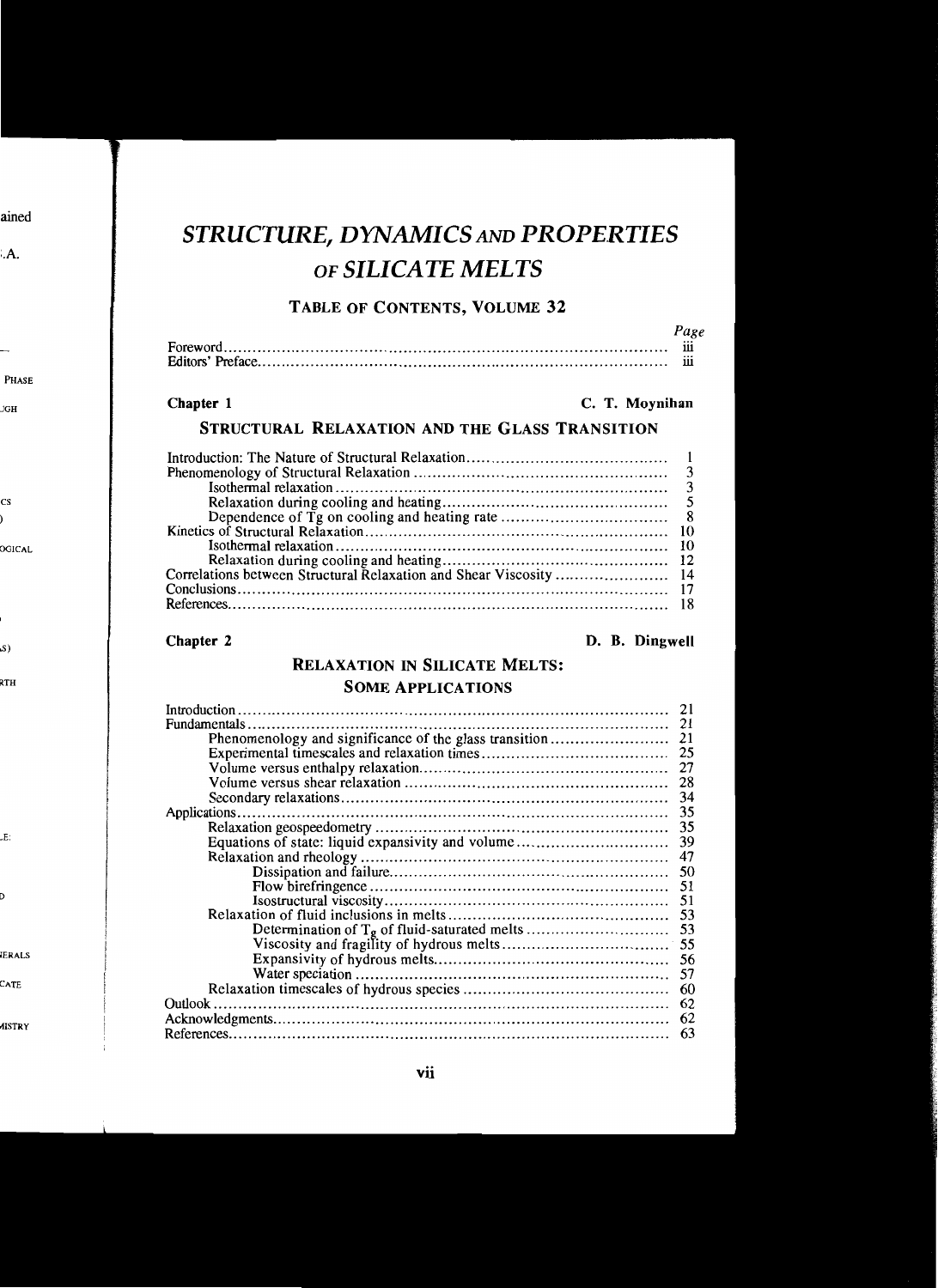# RHEOLOGY AND CONFIGURATIONAL ENTROPY OF SILICATE MELTS

| Introduction.                                             | 67  |
|-----------------------------------------------------------|-----|
|                                                           | 69  |
|                                                           | 69  |
|                                                           |     |
|                                                           | 71  |
|                                                           | 72  |
|                                                           |     |
|                                                           | -72 |
|                                                           | -73 |
| Calorimetric determination of the configurational entropy | 75  |
|                                                           | -76 |
|                                                           |     |
|                                                           | 77  |
|                                                           |     |
|                                                           | 81  |
|                                                           | 82  |
|                                                           | 84  |
|                                                           | 86  |
|                                                           | 88  |
|                                                           | 89  |
|                                                           | 89  |
|                                                           |     |

# Chapter 4 S. L. Webb and D. B. Dingwell

### VISCOELASTICITY

# Chapter 5

### A. Navrotsky

### ENERGETICS OF SILICATE MELTS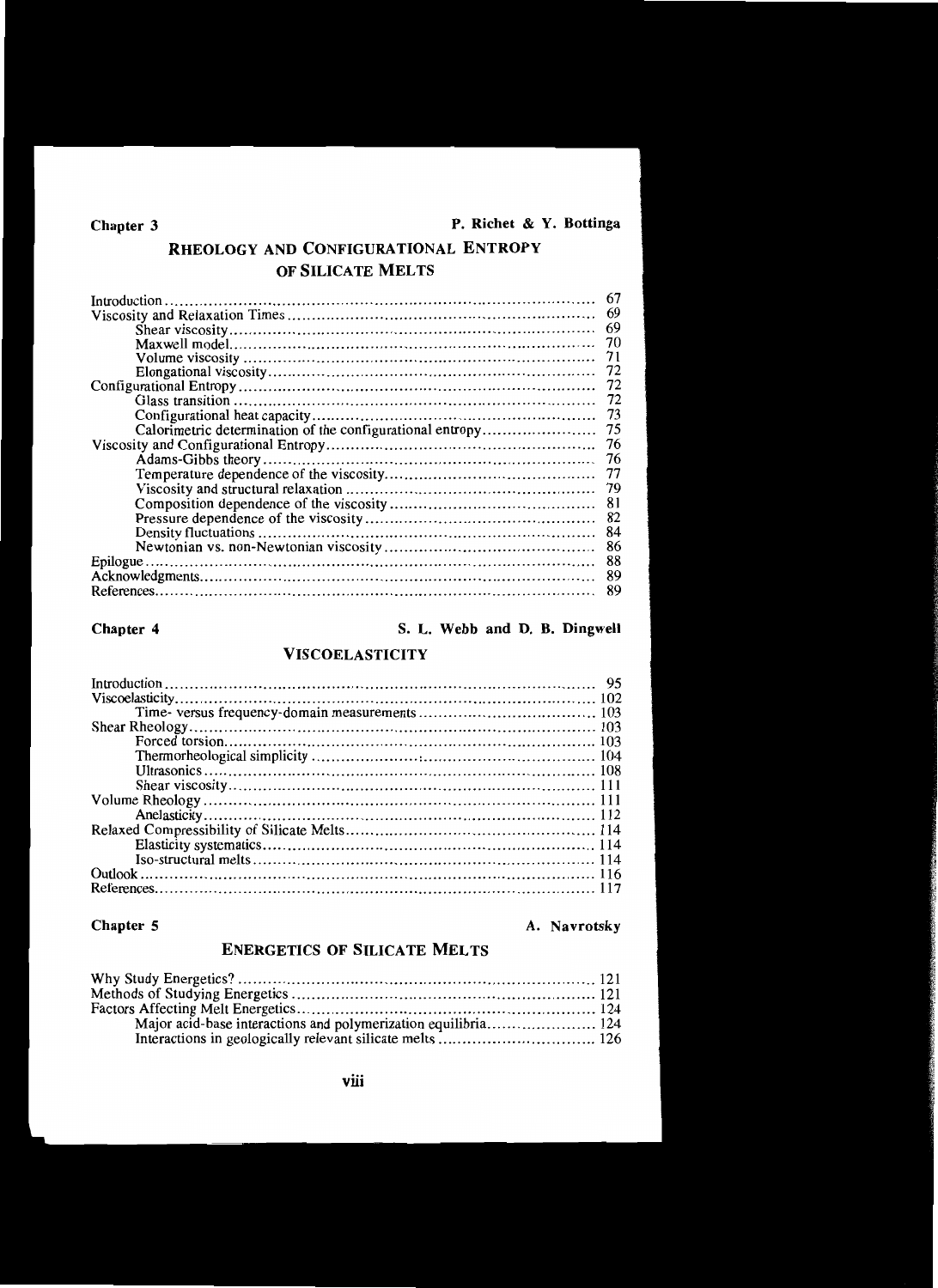| Application of the two-                                    |  |
|------------------------------------------------------------|--|
| lattice model to entropies of mixing in silicate melts 134 |  |
|                                                            |  |
|                                                            |  |
|                                                            |  |
|                                                            |  |
|                                                            |  |

#### Chapter 6

#### P. C. Hess

# THERMODYNAMIC MIXING PROPERTIES AND THE STRUCTURE OF SILICATE MELTS

#### Chapter 7 J. F. Stebbins

# DYNAMICS AND STRUCTURE OF SILICATE AND OXIDE MELTS: NUCLEAR MAGNETIC RESONANCE STUDIES

| Other sources of background information on NMR 192 |  |
|----------------------------------------------------|--|
|                                                    |  |
|                                                    |  |
|                                                    |  |
|                                                    |  |
|                                                    |  |
|                                                    |  |
|                                                    |  |
|                                                    |  |
|                                                    |  |
|                                                    |  |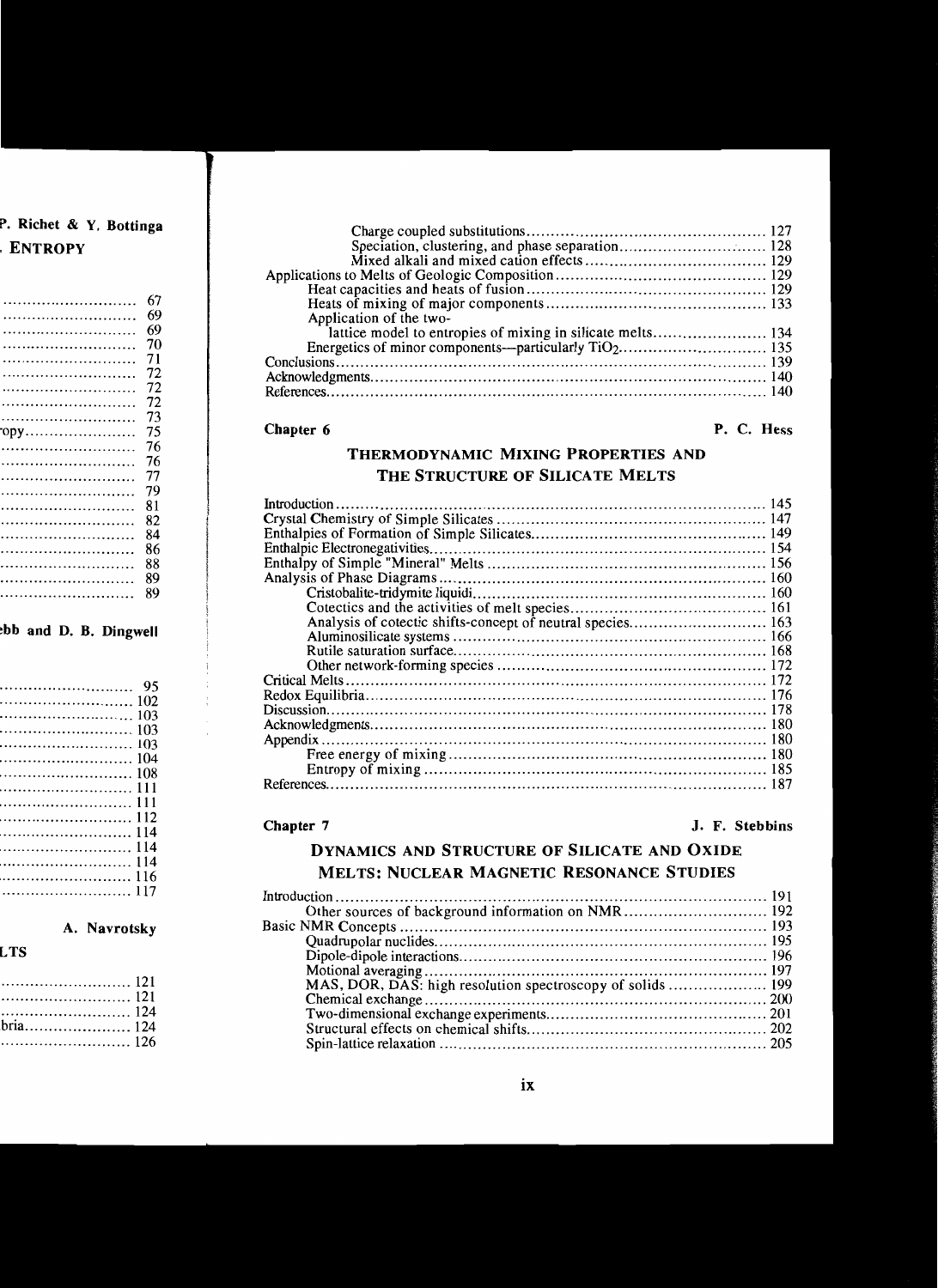| Silicon sites in glasses: Q species and thermodynamic models 210             |  |
|------------------------------------------------------------------------------|--|
|                                                                              |  |
|                                                                              |  |
|                                                                              |  |
|                                                                              |  |
|                                                                              |  |
|                                                                              |  |
| Fictive temperature studies: the effect of temperature on melt structure 217 |  |
|                                                                              |  |
|                                                                              |  |
|                                                                              |  |
|                                                                              |  |
|                                                                              |  |
|                                                                              |  |
|                                                                              |  |
|                                                                              |  |
| Chemical exchange in melts: oxygen, boron and phosphate species 223          |  |
|                                                                              |  |
| $Silicon$                                                                    |  |
| Aluminum peak widths, relaxation and dynamics 230                            |  |
|                                                                              |  |
|                                                                              |  |
|                                                                              |  |
|                                                                              |  |
|                                                                              |  |
|                                                                              |  |
|                                                                              |  |
|                                                                              |  |
|                                                                              |  |

## Chapter 8 **P. F. McMillan & G. H. Wolf**

# VIBRA TIONAL SPECTROSCOPY OF SILICATE LIQUIDS

| Introduction                                                                       | 247 |
|------------------------------------------------------------------------------------|-----|
|                                                                                    |     |
|                                                                                    |     |
|                                                                                    |     |
|                                                                                    |     |
|                                                                                    |     |
|                                                                                    |     |
|                                                                                    |     |
|                                                                                    |     |
|                                                                                    |     |
|                                                                                    | 268 |
|                                                                                    |     |
|                                                                                    |     |
|                                                                                    |     |
| Aluminosilicates along the "charge-balanced" $SiO2$ -MAlO <sub>2</sub> or $SiO2$ - |     |
|                                                                                    | 294 |
|                                                                                    |     |
|                                                                                    |     |
|                                                                                    |     |
|                                                                                    | 307 |
|                                                                                    |     |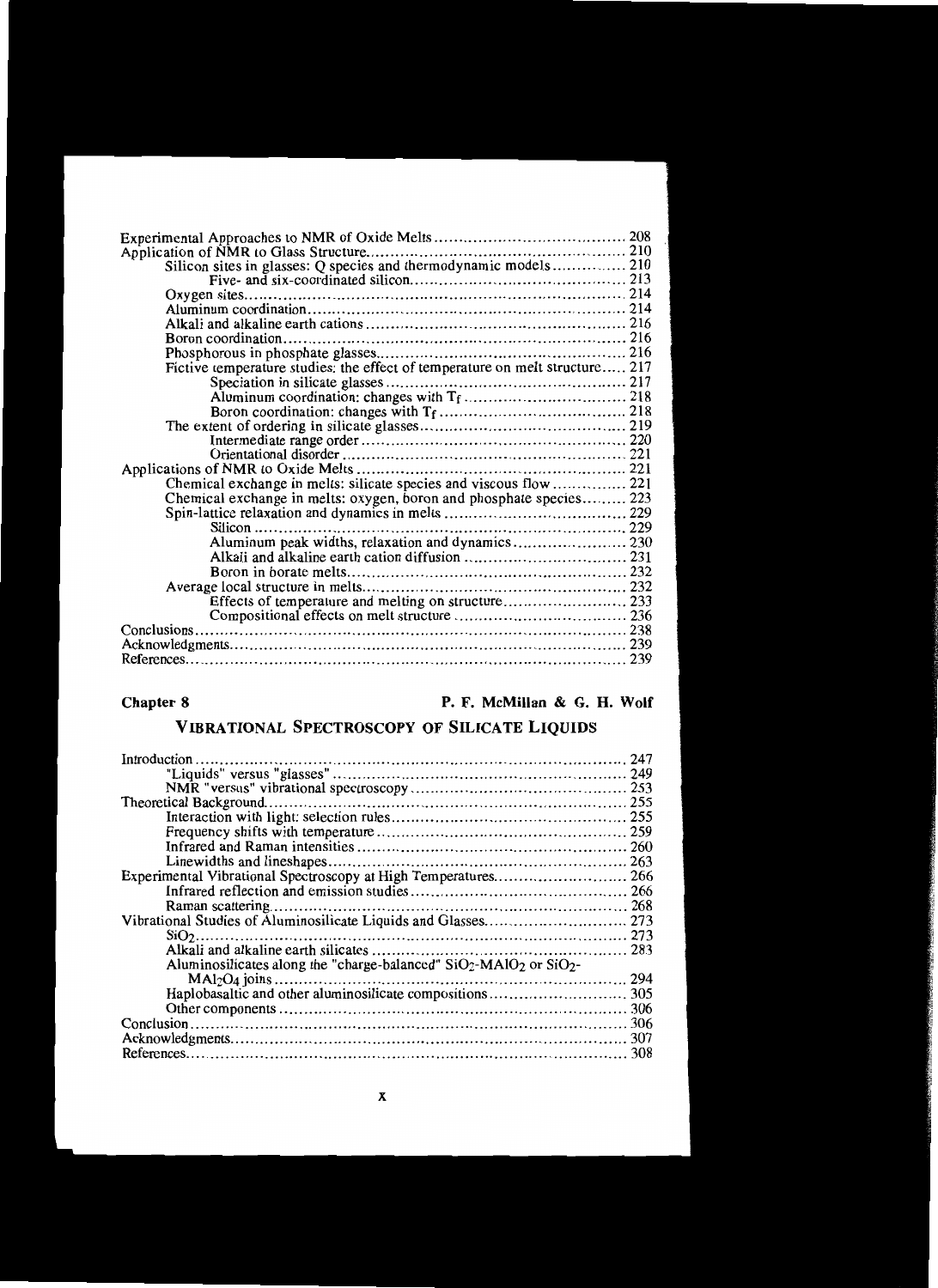# **X·RAY SCATTERING AND X-RAY SPECTROSCOPY STUDIES OF SILICATE MELTS**

| Scattered x-ray intensity and radial distribution functions  324               |  |
|--------------------------------------------------------------------------------|--|
|                                                                                |  |
|                                                                                |  |
|                                                                                |  |
| Experimental approaches to high-temperature X-ray scattering                   |  |
|                                                                                |  |
|                                                                                |  |
|                                                                                |  |
|                                                                                |  |
|                                                                                |  |
|                                                                                |  |
|                                                                                |  |
|                                                                                |  |
|                                                                                |  |
|                                                                                |  |
|                                                                                |  |
|                                                                                |  |
|                                                                                |  |
|                                                                                |  |
|                                                                                |  |
|                                                                                |  |
|                                                                                |  |
| Relationship of anharmonicity to bond thermal                                  |  |
|                                                                                |  |
|                                                                                |  |
|                                                                                |  |
|                                                                                |  |
| Model-independent measure of the effective pair-                               |  |
|                                                                                |  |
|                                                                                |  |
|                                                                                |  |
|                                                                                |  |
|                                                                                |  |
|                                                                                |  |
|                                                                                |  |
|                                                                                |  |
|                                                                                |  |
|                                                                                |  |
|                                                                                |  |
|                                                                                |  |
|                                                                                |  |
|                                                                                |  |
|                                                                                |  |
|                                                                                |  |
| Coordination chemistry of cations in silicate melts: an XAFS perspective . 377 |  |
| Network-former and modifier roles of cations in silicate melts 377             |  |
| The coordination environment of Mg in silicate                                 |  |
|                                                                                |  |
|                                                                                |  |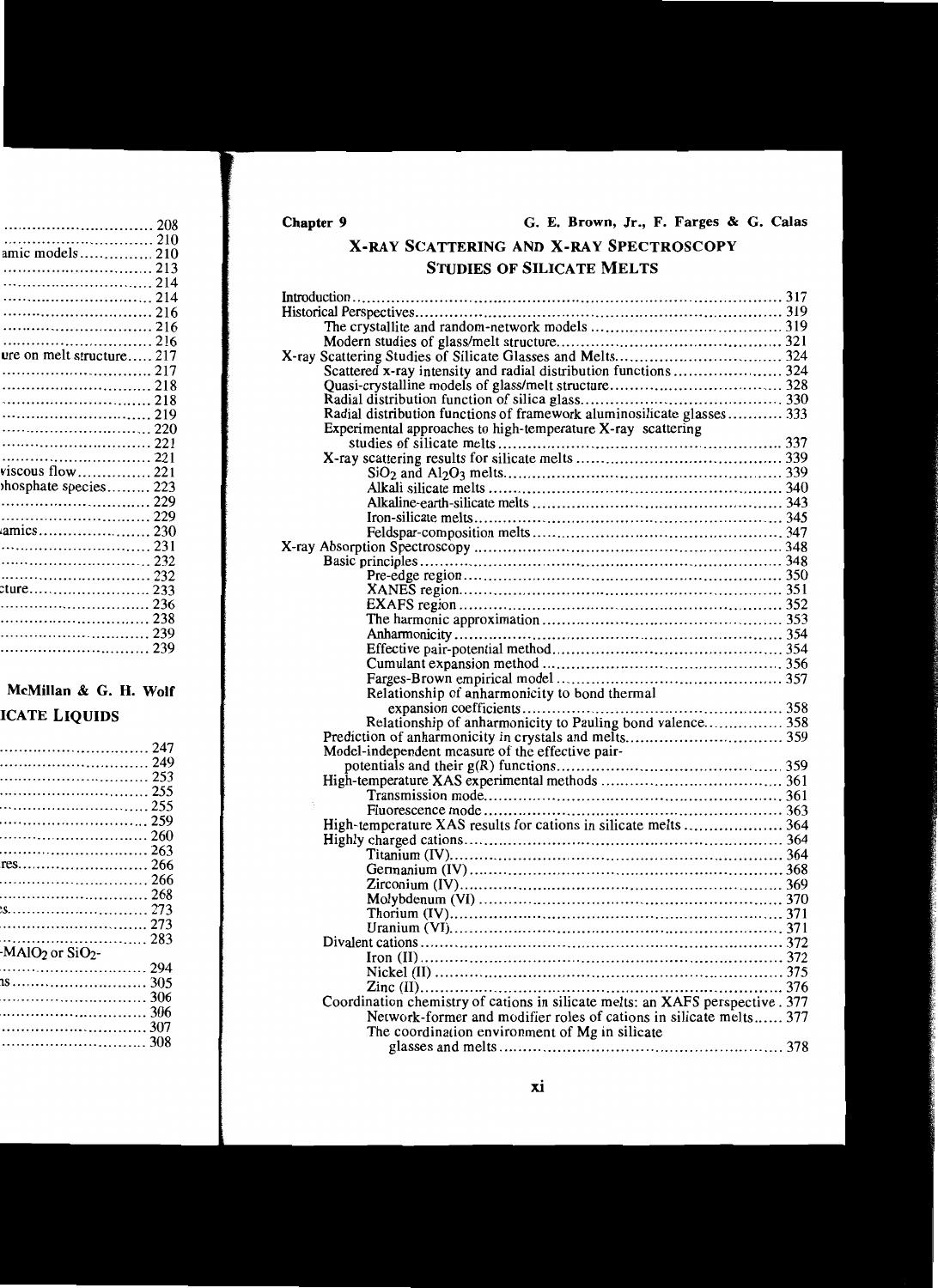| Implications of XAFS- derived coordination numbers                 |  |
|--------------------------------------------------------------------|--|
| for Fe(II) and Ni(II) for cation partitioning between silicate     |  |
|                                                                    |  |
|                                                                    |  |
| Bond valence models of medium-range order in silicate melts 382    |  |
| Modified random network model and percolation domains              |  |
|                                                                    |  |
| Changes in medium-                                                 |  |
| range order caused by nucleation in silicate glasses and melts 387 |  |
| Summary of Average M- O Distances and Cation Coordination Numbers  |  |
|                                                                    |  |
|                                                                    |  |
|                                                                    |  |
|                                                                    |  |
|                                                                    |  |

# Chapter **10**

### S. Chakraborty

# DIFFUSION IN SILICATE MELTS

| Limitations to Fick's law and non-Fickian diffusion 421                   |  |
|---------------------------------------------------------------------------|--|
| Different kinds of diffusion coefficients—                                |  |
|                                                                           |  |
|                                                                           |  |
| Chemical diffusion coefficients and diffusive coupling 423                |  |
| Some characteristics of chemical diffusion coefficients 424               |  |
| Relationship between chemical and tracer diffusion coefficients 425       |  |
|                                                                           |  |
|                                                                           |  |
|                                                                           |  |
|                                                                           |  |
|                                                                           |  |
|                                                                           |  |
| Models relating tracer to chemical diffusion coefficients                 |  |
|                                                                           |  |
| Effective binary diffusion coefficients and multicomponent D matrices 433 |  |
|                                                                           |  |
| Diffusion paths                                                           |  |
|                                                                           |  |
|                                                                           |  |
| The glass transition and some related concepts 439                        |  |
| Glass transition and measurement of diffusion coefficients  441           |  |
|                                                                           |  |
| Unified model for ionic transport above and below                         |  |
|                                                                           |  |
|                                                                           |  |
| Relation between structure and diffusion in a glass 447                   |  |
|                                                                           |  |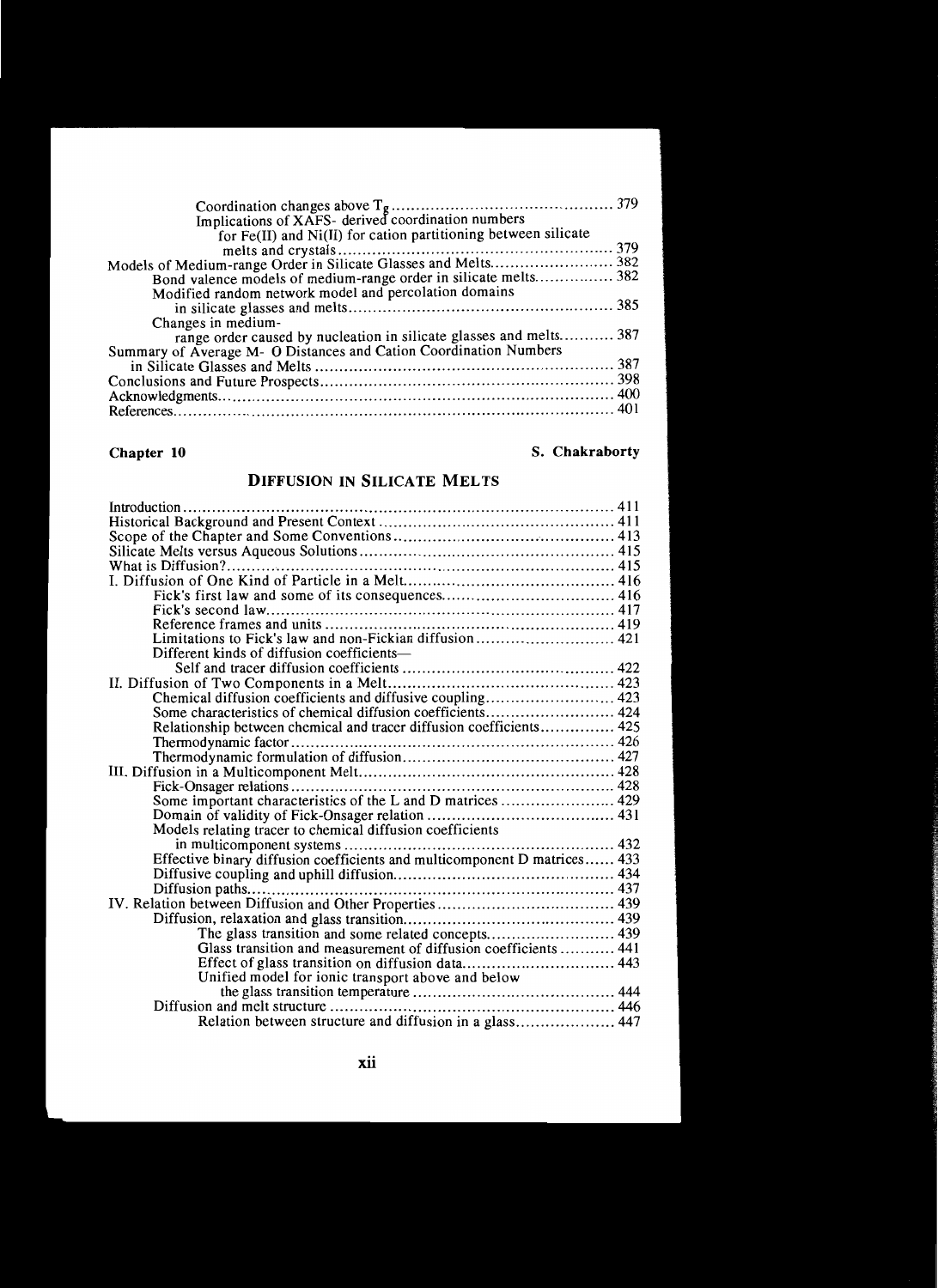| Anderson and Stuart (1954) model 448                               |  |
|--------------------------------------------------------------------|--|
|                                                                    |  |
|                                                                    |  |
|                                                                    |  |
|                                                                    |  |
| Relation between structure and diffusion in a liquid 451           |  |
|                                                                    |  |
|                                                                    |  |
|                                                                    |  |
|                                                                    |  |
| Dilute constituents in multicomponent systems 457                  |  |
| Major components in multicomponent systems 457                     |  |
|                                                                    |  |
| Models based on continuous partitioning of elements 458            |  |
|                                                                    |  |
|                                                                    |  |
|                                                                    |  |
|                                                                    |  |
|                                                                    |  |
|                                                                    |  |
|                                                                    |  |
|                                                                    |  |
|                                                                    |  |
|                                                                    |  |
|                                                                    |  |
|                                                                    |  |
|                                                                    |  |
|                                                                    |  |
|                                                                    |  |
|                                                                    |  |
| Problems of handling melts and differences between                 |  |
|                                                                    |  |
|                                                                    |  |
| After the anneal—measurement of concentration profiles  468        |  |
| Fitting a model to measured profiles-                              |  |
| tracer and binary diffusion, constant diffusion coefficients  469  |  |
| Fitting a model to measured profiles: chemical diffusion, non-     |  |
|                                                                    |  |
| Fitting a model to measured profiles—multicomponent diffusion  472 |  |
|                                                                    |  |
|                                                                    |  |
|                                                                    |  |
|                                                                    |  |
|                                                                    |  |
|                                                                    |  |
|                                                                    |  |
| VII. Microscopic Aspects of Diffusion in Silicate Melts  478       |  |
|                                                                    |  |
|                                                                    |  |
|                                                                    |  |
| Computer models—molecular dynamics, Monte Carlo, etc 483           |  |
|                                                                    |  |
|                                                                    |  |
|                                                                    |  |
| (2) Diffusion of network modifiers other than alkalies 486         |  |
|                                                                    |  |
|                                                                    |  |
|                                                                    |  |
|                                                                    |  |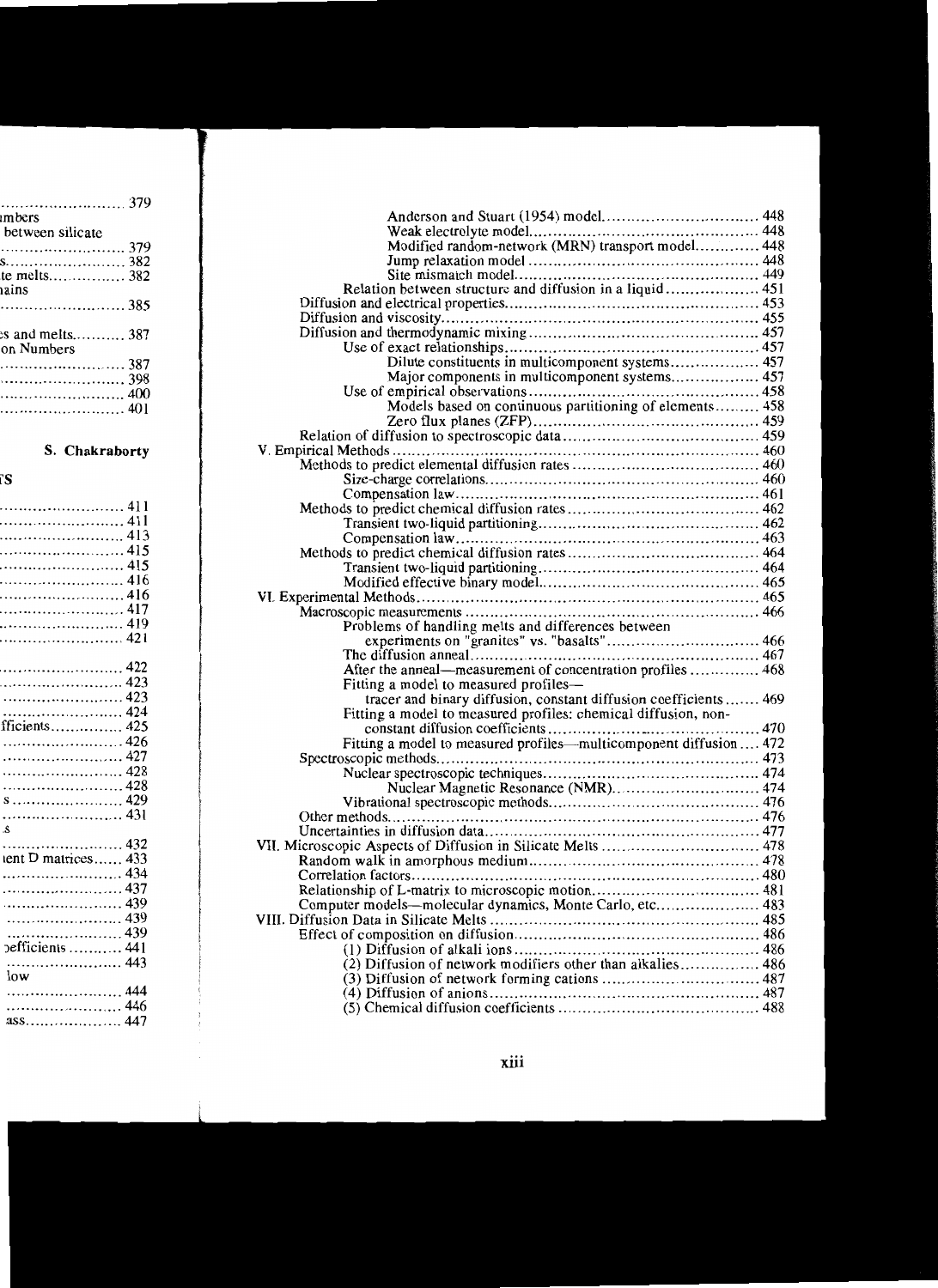#### Chapter 11

#### G. H. Wolf & P. F. McMillan

# PRESSURE EFFECTS ON SILICATE MELT STRUCTURE AND PROPERTIES

Chapter 12 **P. H. Poole, P. F. McMillan & G. H. Wolf** 

## COMPUTER SIMULATIONS OF SILICATE MELTS